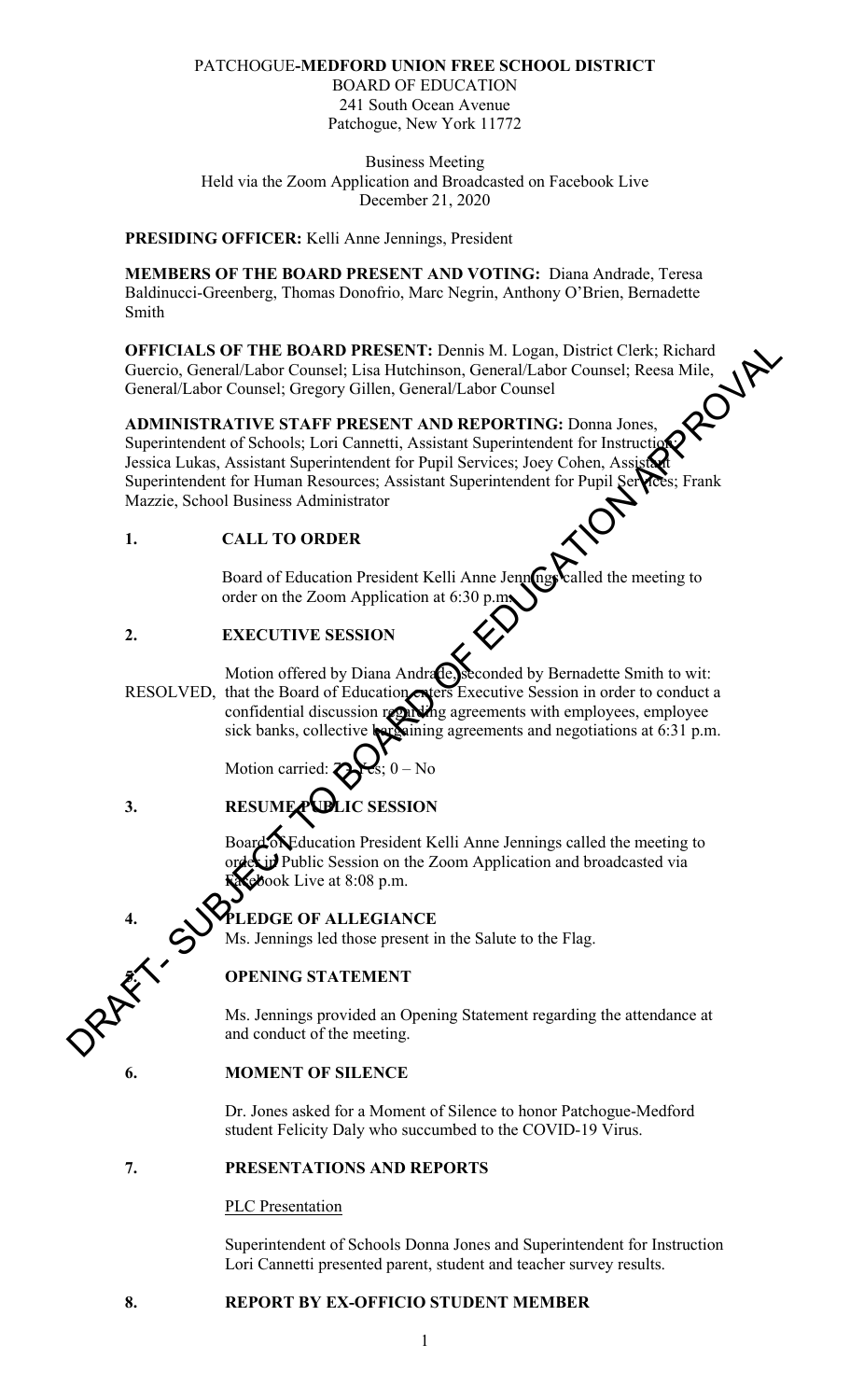Ex-Officio Student Member Madison Frascogna provided her report to those present.

 Ms. Frascogna left the meeting when her report was completed at 8:53 p.m.

#### **9. CONSENT AGENDA**

**Motion offered by Teresa Baldinucci-Greenberg, seconded by Anthony O'Brien to approve the Consent Agenda (Items A through R) as follows:** 

#### A. Approval of Minutes

- RESOLVED, that the Board of Education hereby approves the Meeting Minutes for the following Board of Education meetings:
	- November 23, 2020 Business Meeting Minutes
	- B. Approval of Personnel
- WHEREAS, the Board of Education recognizes that in order to  $\mathcal{K}$  eligible for tenure, an individual receiving a probationary appointments a classroom teacher or building principal must receive annual composite or overall APPR ratings of H or E in and least three (3) of the four (4) proceeding years, and if the individual receives a rating of one (1) in the final year of the probationary period, he A. Approval of Minutes<br>
RESOLVED, that the Board of Education hereby approves the Meeting Minutes for the<br>
following Board of Education meetings:<br>
• November 23, 2020 – Business Meeting Minutes<br>
B. Approval of Personnel<br>

or she will not be eligible for tenure at that time, be it

- RESOLVED, that the Board of Education hereby approves the following personnel Reports. (see Schedule #1 - **Attached)** 
	- A1. Instruction
	- A2. Instructional Staff Leaves of Absence/Returns
	- B1. Operational Staff

B2. **Operational Staff Leaves of Absence/Returns** 

Be it further

RESOLVED, that these appointments and the stipends applicable to same are subject to and contingent upon the reopening of school and/or the further closure  $\mathscr{A}$  of related to or emanating from the Covid-19 virus and/or state(s) of emergency and the aforementioned stipends will be paid, prorated, or not paid accordingly.

> Approval of Side Letter of Agreement Patchogue-Medford Congress of Teachers Employee

RESOLVED, that upon the recommendation of the Superintendent of Schools, the Board of Education approves a Side Letter of Agreement with the Patchogue-Medford Congress of Teachers and the teacher named in Personnel Schedule A-1 to work an additional .2 FTE and authorizes the President of the Board of Education to execute said agreement on behalf of the district.

- D. Approval of Tenure Agreement with Patchogue-Medford Congress of Teachers Employee
- RESOLVED, that upon the recommendation of the Superintendent of Schools, the Board of Education approves a Tenure Agreement with a member of the Patchogue-Medford Congress of Teachers named in Confidential Schedule A (attached) and authorizes the President of the Board of Education to execute said agreement on behalf of the district.
	- E. Establishment of Sick Leave Banks Patchogue-Medford Congress of Teachers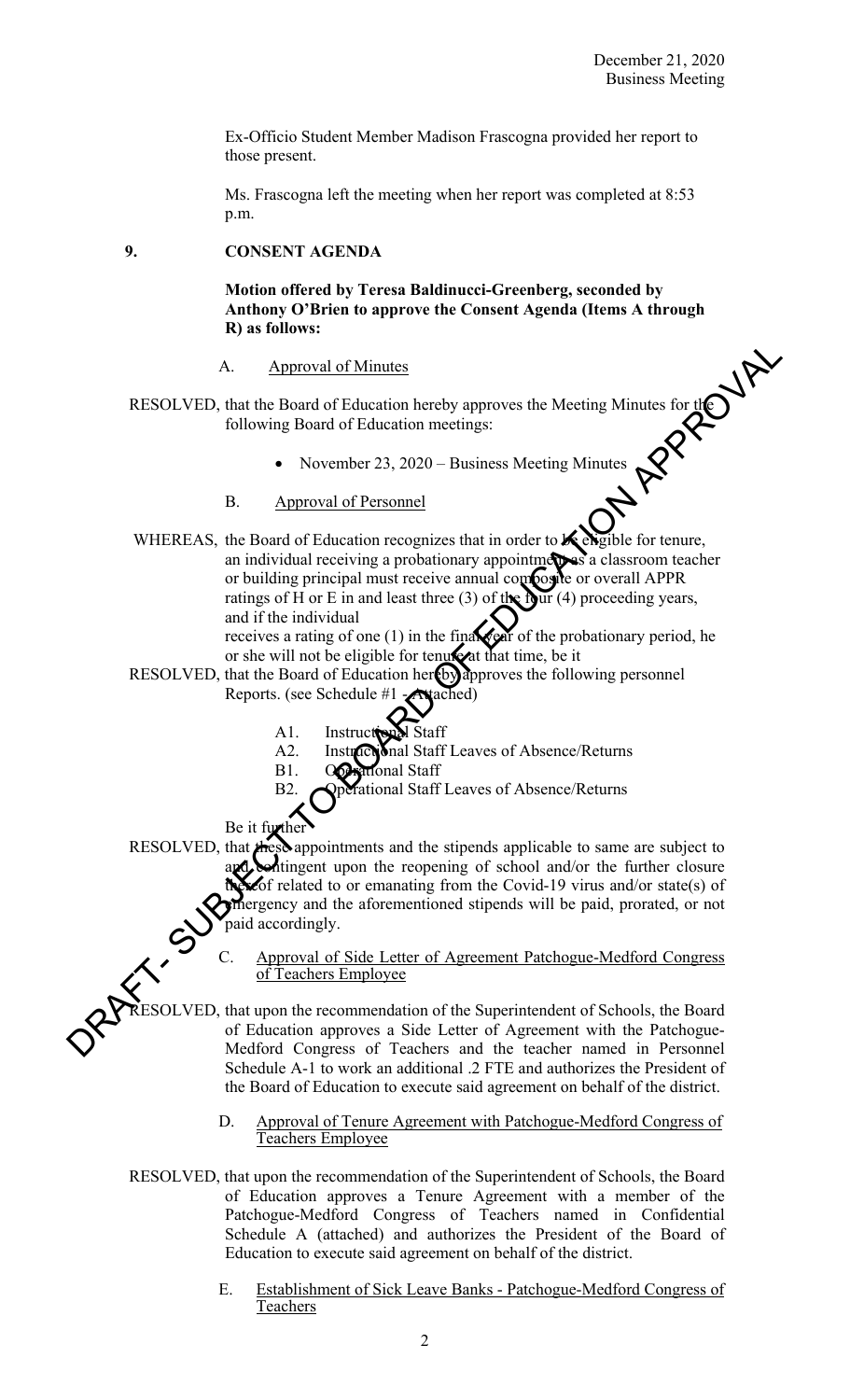- RESOLVED, that upon the recommendation of the Superintendent of Schools, the Board of Education approves a Sick Leave Bank Agreement with the Patchogue-Medford Congress of Teachers and the teachers named in Confidential Schedule A (attached) for a period not to exceed 28 days. This agreement shall not be precedent-setting.
- RESOLVED, that upon the recommendation of the Superintendent of Schools, the Board of Education approves a Sick Leave Bank Agreement with the Patchogue-Medford Congress of Teachers and the teachers named in Confidential Schedule A (attached) for a period not to exceed 26 days. This agreement shall not be precedent-setting.
	- F. Approval of Provision of Educational Opportunities to Resident Pupils with Disabilities
- RESOLVED, that the Board of Education approves the provision of educational opportunities to resident pupils as listed, in date order, shown on the following rosters provided: F. Approval of Provision of Educational Opportunities to Resident<br>
RESOLVED. that the Board of Education approves the provision of cotons<br>
opportunities to resident pupils as listed, in date order, show<br>
following rosters
	- 1. Committee for Pre-School Special Education
	- 2. Committee for Special Education
	- 3. 504 Committee
	- G. Acceptance of Financial Reports

RESOLVED, that the Board of Education hereby accepts the following financial reports for the October 2020 period:

- 1. Treasurer's Report
- 2. Claims Auditor Letter
- 3. Claims Auditor Report
	- Payroll Schedule Audit Report
	- Payroll Adjustments Report
	- Substitute Jeacher Report (Budget)
	- Custodial Overtime Report
	- Cash Disbursement Report
	- **Vorkers' Compensation Cash Disbursement**
	- Wire Reconciliation Report
	- nVision Audit Reports
	- Flow Projection
	- 5. Extra Classroom Activity Fund
	- Scholarship Activity Fund
- General Fund Financial Reports
- 8. School Lunch Fund Financial Reports
- 9. Special Aid Fund Financial Reports
- 10. Capital Projects Fund Financial Reports
- 11. Trust & Agency Fund Financial Reports
- 12. Private Purpose Trust Fund Financial Reports
- 13. Debt Service Fund Financial Reports
- 14. Workers' Comp. Reserve Financial Reports
- 15. Budget Transfer Query
- 16. Capital Project Report (7/01/99 Present)
- 17. Warrants
- H. Budgetary Adjustments
- RESOLVED, that the Board of Education hereby approves the following Budgetary Adjustments which for the period from November 11, 2020 through December 9, 2020 will total \$114,400.00
	- 1. Budget Transfers in Excess of \$5,000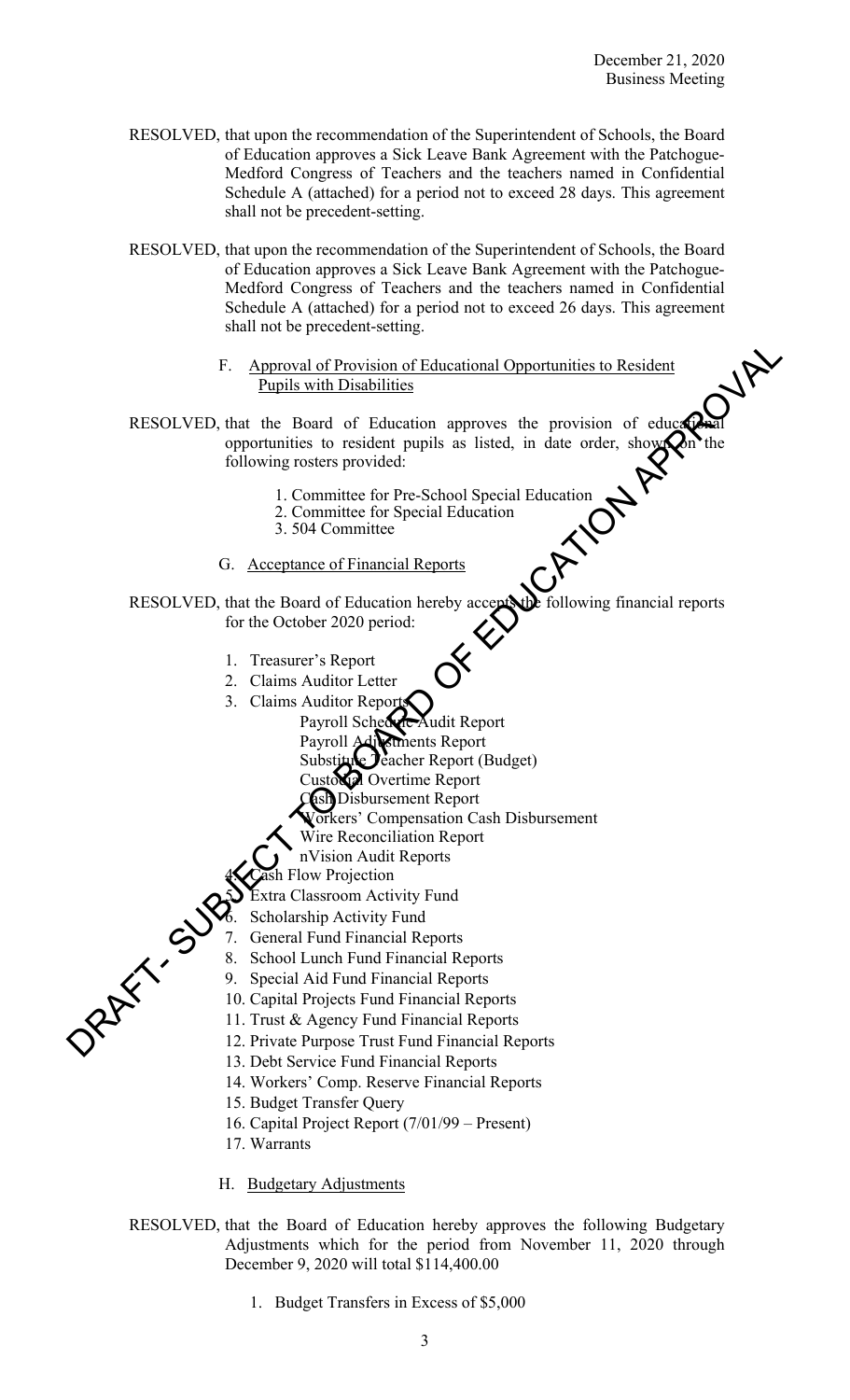#### I. Approval of Contracts

| #  | <b>Contract</b>                                             | <b>Description</b>                                       | Rate                                                                                                                                                                                                                                                                           | Atty.<br><b>Reviewed</b> | <b>Reason</b>                                | Renewal        |
|----|-------------------------------------------------------------|----------------------------------------------------------|--------------------------------------------------------------------------------------------------------------------------------------------------------------------------------------------------------------------------------------------------------------------------------|--------------------------|----------------------------------------------|----------------|
| 1. | Central Islip<br><b>UFSD</b>                                | <b>Health Services</b>                                   | Per pupil rate of<br>\$1,034.90 for 2020-2021;<br>Per pupil rate has<br>increased by \$45.04 from<br>2019-2020                                                                                                                                                                 | N <sub>o</sub>           | Attorney<br>Approved<br>Template             | Yes            |
| 2. | East Islip<br><b>UFSD</b>                                   | <b>Health Services</b>                                   | Per pupil rate of \$959.62<br>for 2020-2021; Per pupil<br>rate has decreased by<br>\$105.76 from 2019-2020                                                                                                                                                                     | No                       | Attorney<br>Approved<br>Template             | Yes            |
| 3. | Encore X,<br><b>LLC</b>                                     | Consultant<br>Services                                   | \$53,867.93; Rate is<br>unchanged from 2019-<br>2020                                                                                                                                                                                                                           | N <sub>o</sub>           | tomey<br><b>Xpproved</b><br>Template         | Yes            |
| 4. | Innovative<br>Tutoring, Inc.                                | Consultant<br>Services-<br>Academic<br>Tutoring          | \$50.00 per hour                                                                                                                                                                                                                                                               |                          | Attorney<br>Approved<br>District<br>Template | N <sub>o</sub> |
| 5. | Opportunity<br>Pre-School                                   | 611/619 IDEA<br>Federal Flow Thru<br>Funds               | In accordance with NY<br>Law and procedures<br>established by XX                                                                                                                                                                                                               | No                       | Attorney<br>Approved<br>Template             | Yes            |
| 6. | United<br>Cerebral Palsy<br>Assoc. of<br>Greater<br>Suffolk | 611/619 IDEA<br>Federal Flow Thru<br>Funds               | In accordance with NYS<br>Law and <b>N</b> ocedures<br>established by NYSED                                                                                                                                                                                                    | N <sub>o</sub>           | Attorney<br>Approved<br>Template             | Yes            |
|    | J.                                                          | Disposition of Osolete Items<br>(located at High School) | RESOLVED, that the Board of Education hereby authorizes disposition of the following<br>books Ad/or equipment as per the list provided:<br>Elementary Humanities textbooks (located at Saxton Middle School)<br>One Plotter, Serial #SG12922045, Model #C7769B, PM Tag #012226 |                          |                                              |                |
|    |                                                             | K. Acceptance of Donations                               |                                                                                                                                                                                                                                                                                |                          |                                              |                |
|    |                                                             |                                                          | RESOLVED, that the Board of Education hereby accepts the donations of:                                                                                                                                                                                                         |                          |                                              |                |
|    |                                                             | PMHS Key Club.                                           | \$200.00 from North Shore Clutch, Coach Bill MacDonald to the                                                                                                                                                                                                                  |                          |                                              |                |

RESOLVED, that the Board of Education hereby accepts the following contracts:

## K. Acceptance of Donations

- \$200.00 from North Shore Clutch, Coach Bill MacDonald to the PMHS Key Club.
- Forty-eight (48) gallons of hand sanitizer, valued at approximately \$2,700.00, from the Suffolk County Department of Fire, Rescue and Emergency Services and the New York State Division of Homeland Security & Emergency Services.
- A \$300.00 Geo-BOOST grant has been awarded to PMHS Social Studies teacher Brian Buccinna from the American Geographical Society
- L. Approval of Scholarship

RESOLVED that the Board of Education hereby accepts the following Scholarship:

The "JASON ERIC FELDMAN '89 MEMORIAL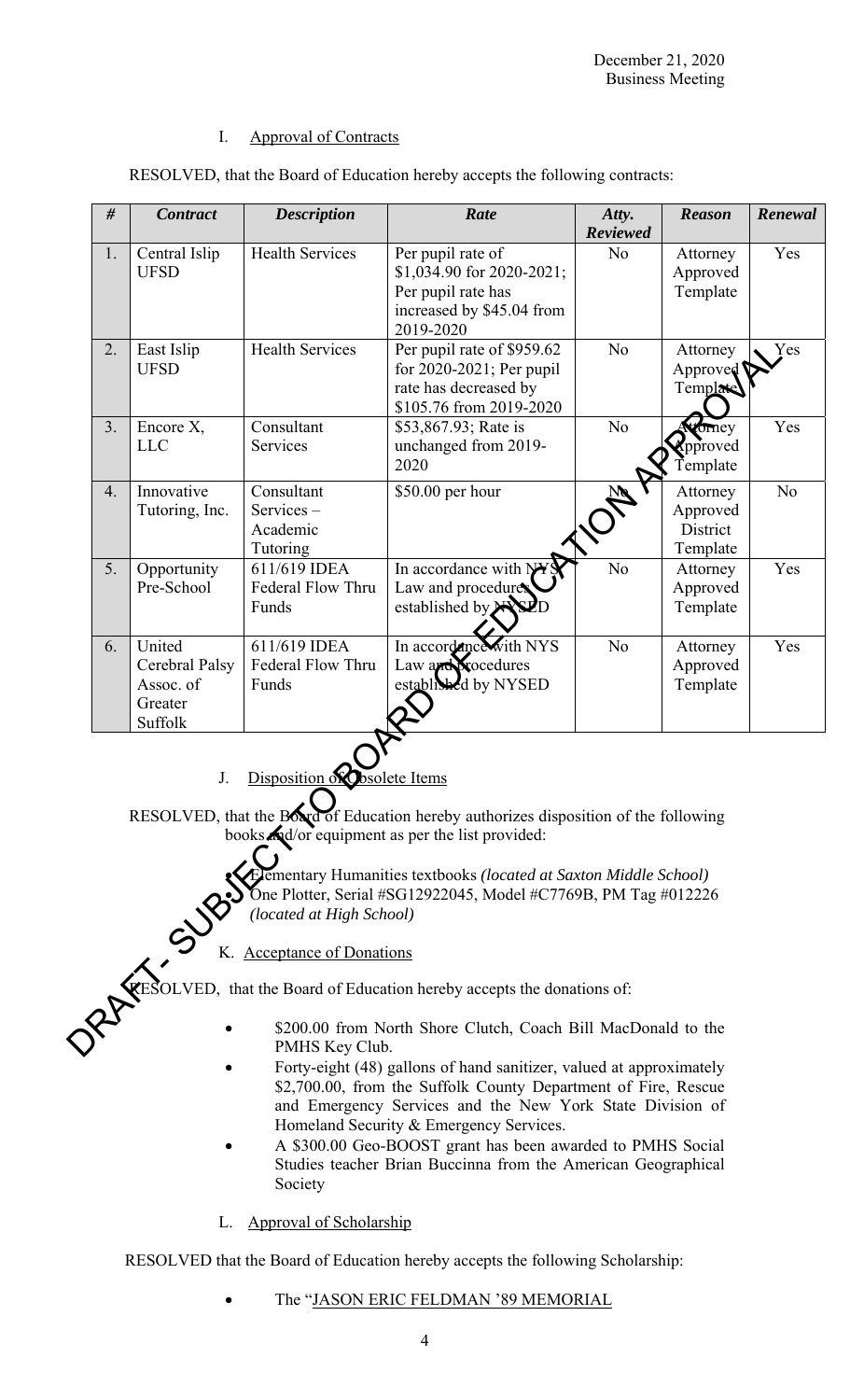SCHOLARSHIP" will be awarded to a graduating senior who will be attending a four-year college. In addition to demonstrating academic achievement in high school and participation in extracurricular activities, the applicant should show dedication to supporting charitable/philanthropic causes. Where possible, the scholarship will be awarded to a student with financial need.

- M. Approval of 2020-2021 School Comprehensive Education Plans for Barton Elementary School, Saxton Middle School and South Ocean Middle School
- RESOLVED, that upon the recommendation of the Superintendent of Schools, the Board of Education approves the School Comprehensive Education Plans (SCEP) for Barton Elementary School, Saxton Middle School and South Ocean Middle School for the 2020-2021 School Year as presented and authorizes the district administration to submit said plans to the New State Education Department. of Education approvas the School Comprehensive Encora Channel Middle School and South (SCEP) for Barton Elementary School, Saxton Middle School and South (Scene Middle School and South (Scene Middle School and South and n
	- N. Destruction of Ballots from the June 9, 2020 Annual Budget **Election**
	- RESOLVED, that pursuant to Education Law Section 2034, the Board of Education hereby authorizes the District Clerk to destroy  $\mathbf{A}$  of the ballots cast, spoiled and unused in the June 9, 2020 Annual District Budget Vote and Board of Education Election.
		- O. Policy Revisions
	- RESOLVED, that the Board of Education adopts the following policy revisions which were circulated for a first reading:
		- 1330 Community Use of School Facilities
		- 2410 Table of Alministrative Organization
		- P. Memorandum **of Agreement with the Patchogue-Medford** ociation regarding Vacation Buy-Back

RESOLVED, that upon the recommendation of the Superintendent of Schools, the Board **Ifducation** approves a Memorandum of Agreement the Patchogue-Mrd Administrators' Association in regards to the Vacation Buy-Back for members and authorizes the President of the Board of Education to execute said agreement on behalf of the district.

> Q. Memorandum of Agreement with the Patchogue-Medford Administrators' Association Extending the Current Contract by One Year

RESOLVED, that, upon the recommendation of the Superintendent of Schools, the Board of Education hereby approves a Memorandum of Agreement with the Patchogue-Medford Administrators' Association for a contract extension until June 30, 2022 at the same terms and conditions as the current contract and authorizes the President of the Board of Education to execute said agreement on behalf of the district.

> R. Memorandum of Agreement with the Patchogue-Medford Congress of Teachers regarding Retirement Incentive

 RESOLVED, that upon the recommendation of the Superintendent of Schools, the Board of Education approves a Memorandum of Agreement with the Patchogue-Medford Congress of Teachers in regards to a Retirement Incentive and authorizes the President of the Board of Education to execute said agreement on behalf of the district.